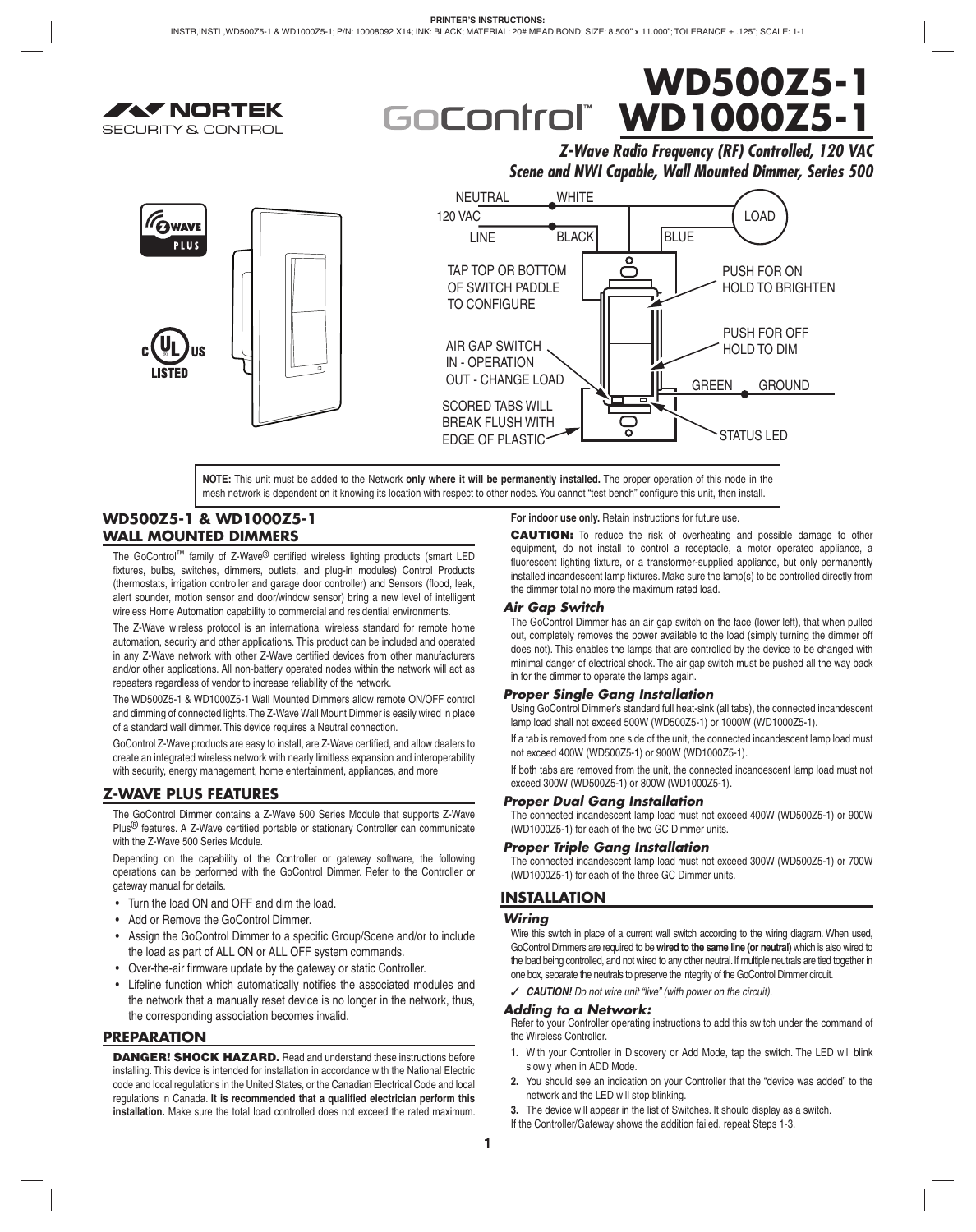✓ *NOTE: If you have trouble adding the GoControl Dimmer to a group it may be that the*  Home ID and Node ID were not cleared from it after testing. You must first "RESET *UNIT" to remove it from the network. Although adding it to a group includes it in the network, removing it from a group does not remove it from the network. If removed from a group, it functions as a repeater (only). "RESET UNIT" removes it completely from the network.*

## *To Reset Unit (If Required):*

In the event that your primary Controller is lost or otherwise inoperable, to reset the GoControl Dimmer and clear all network information, follow these steps:

- **1.** Tap the top of the switch five (5) times.
- **2.** Press and hold the bottom of the switch for 15 seconds. The LED will increasingly blink faster to indicate that a Reset is taking place.

#### *Removing from a Network:*

The GoControl Dimmer can be removed from the network by the Controller/Gateway. Refer to the Controller operating instructions for details.

- **1.** Set the Controller into Removal Mode and follow its instruction to delete the GoControl Dimmer from the Controller.
- **2.** Remove the switch by tapping the paddle 2 times. The LED will begin blinking slowly for 10 seconds indicating that it has been removed.
- **3.** You should see an indication on your Controller that the "device was removed" from the network.

## **BASIC OPERATION**

## *Local Control*

Pushing the top or bottom of the switch, the WD500Z-1 allows the user to do the following:

- Turn ON, OFF, DIM or BRIGHTEN the load attached.
- Configure to Control Shades or Window Coverings via Z-Wave network.
- Control other Z-Wave enabled devices. Also, when a controller prompts you to "Send Node ID" or to "Press Button on Unit", quickly tap the top or bottom of the switch once to satisfy those instructions.
- Tapping top of the switch turns the load attached to the previous ON level.
- Tapping bottom of the switch turns the load attached OFF.
- Pressing and holding the top of the switch will brighten the load attached, and pressing and holding the bottom of the switch will dim the load. When OFF, pressing and holding the bottom of the switch will cause the load to go to the minimum dim level.
- ✓ *NOTE: Upon restoration of power after a power loss, the WD500Z-1 returns to previous known state.*

## *LED Indication*

To act as a night light, the LED on the GoControl Dimmer will turn ON when the load attached is OFF. However, the LED can be user configured to turn ON, when the load attached is ON, if so desired. See "CONFIGURATION" section.

## *Remote Control*

The GoControl Dimmer will respond to BASIC and BINARY commands that are part of the Z-Wave system. Refer to your Controller's instructions as to whether your Controller can transmit those commands.

## **ADVANCED OPERATION**

## *All On/All Off*

The GoControl Dimmer supports the ALL ON / ALL OFF commands. The GoControl Dimmer can be set to respond to ALL ON and ALL OFF commands four different ways.

Refer to your Controller for information on how to set the GoControl Dimmer to operate in the manner you desire. Some Controllers may be only able to set certain settings of ALL ON/ALL OFF response.

The four different ways the GoControl Dimmer can be setup to respond to ALL ON and ALL OFF commands are:

- **1.** Responds to ALL ON or the ALL OFF command.
- **2.** Responds to ALL OFF command but will not respond to ALL ON command.
- **3.** Responds to ALL ON command but will not respond to ALL OFF command.
- **4.** Responds to ALL ON and the ALL OFF command.

## *Associations*

The GoControl Dimmer supports one Group with five Nodes for lifeline communication. Group 1 must be assigned the Node ID of the Controller to which unsolicited notifications from the GoControl Dimmer will be sent. The Z-Wave Controller should set this Association automatically after inclusion. You can associate up to five Z-Wave devices to Group 1. Lifeline Association only supports the "manual reset" event.

For instructions on how to "set Lifeline Association" please refer to your wireless Controller instructions.

#### **Creating Associations**

- **1.** Learn all devices into the Z-Wave Hub.
- **2.** Tap the paddle of the GoControl Dimmer four times quickly to enter Association mode. The LED will begin to blink quickly (twice per second).
- **3.** Follow the instructions for inclusion or exclusion of the device to be associated. For GoControl devices, tap the button one or two times.
- **4.** Repeat Step #2 and #3 for up to 5 total dimmers and / or switches within 60 seconds of entering Association mode.

**5.** Association mode will turn off after 60 seconds or when a node has been associated. Although the Associations are now functional, it is recommended that you refer to your Hubs instructions to "Poll" or "Heal" the Z-Wave network to recognize the new Associations.

## **Removing Associations**

To remove the Associations, if the Hub has recognized the Associations, refer to the Z-Wave Hub's instructions on how to remove Associations. If the Hub has not recognized the Associations, removing the GoControl Dimmer from the Z-Wave network will eliminate the Associations

## *New Central Scene Command Class Support*

The GoControl Dimmer Switch supports the new Central Scene Command Class. This allows the Switch to execute up to 10 independent events that are triggered by Key Attributes related to (2) two Scene Numbers.

By tapping or holding down the top or bottom of the Switch paddle a specific Scene Number Key Attribute is transmitted as shown below in addition to the standard operation of the switch as described above in Basic Operations Load Control section.

| <b>Paddle Presses</b>    | Scene<br><b>Number</b> | <b>Key Attribute</b> |
|--------------------------|------------------------|----------------------|
| Press & Hold Top         |                        | 2                    |
| Release Top              |                        |                      |
| Single Tap Top           |                        | N                    |
| Double Tap Top           |                        | 3                    |
| Triple Tap Top           |                        | 4                    |
| Press & Hold Bottom      | $\overline{2}$         | 2                    |
| Release Bottom           | $\overline{2}$         |                      |
| Single Tap Bottom        | $\overline{2}$         |                      |
| Double Tap Bottom        | $\overline{2}$         | 3                    |
| <b>Triple Tap Bottom</b> | $\overline{c}$         |                      |

When the paddle is tapped or pressed, the dimmer sends the Scene Number and Key Attribute to the Z-Wave Hub via Association Group 1. The hub can then control any Z-Wave devices supported by the Hub. Refer to your Z-Wave Hub instructions for details on how to control other devices using the Central Scene feature.

- ✓ *NOTE: The Z-Wave Hub has to support the Central Scene Command Class in order to take advantage of this feature.*
- ✓ *NOTE: The Scene Number is not the same as standard Z-Wave Scenes IDs. The Scene Number is simply the top (1) or bottom (2) of the paddle and is not a "Scene" in the classic Z-Wave sense. The Key Attribute tells the Hub how the paddle was pressed as described in the table above.*

## **CONFIGURATION**

**The Start Level sent in a Dim command can be ignored or not. Typically the dim level should start from the current level and dim from there instead of suddenly changing to the Start Level and then dimming.**

## *Set Ignore Start Level Bit When Transmitting Dim Commands*

The Start Level sent in a Dim command can be ignored or not. Typically the dim level should start from the current level and dim from there instad of suddenly changing to the Start Level and then dimming.

|   |        | Parameter Length Valid Values                       | <b>Configuration Option</b>            |
|---|--------|-----------------------------------------------------|----------------------------------------|
|   | 1 Byte |                                                     | Use the Start Level in the Dim Command |
| 5 |        | Ignore the Start Level in the Dim Command (default) |                                        |

## *Night Light*

By default, the LED on the GoControl Dimmer will turn OFF when the load attached is turned ON. To make the LED turn ON when the load attached is turned ON, set Parameter 3 to a value of 1.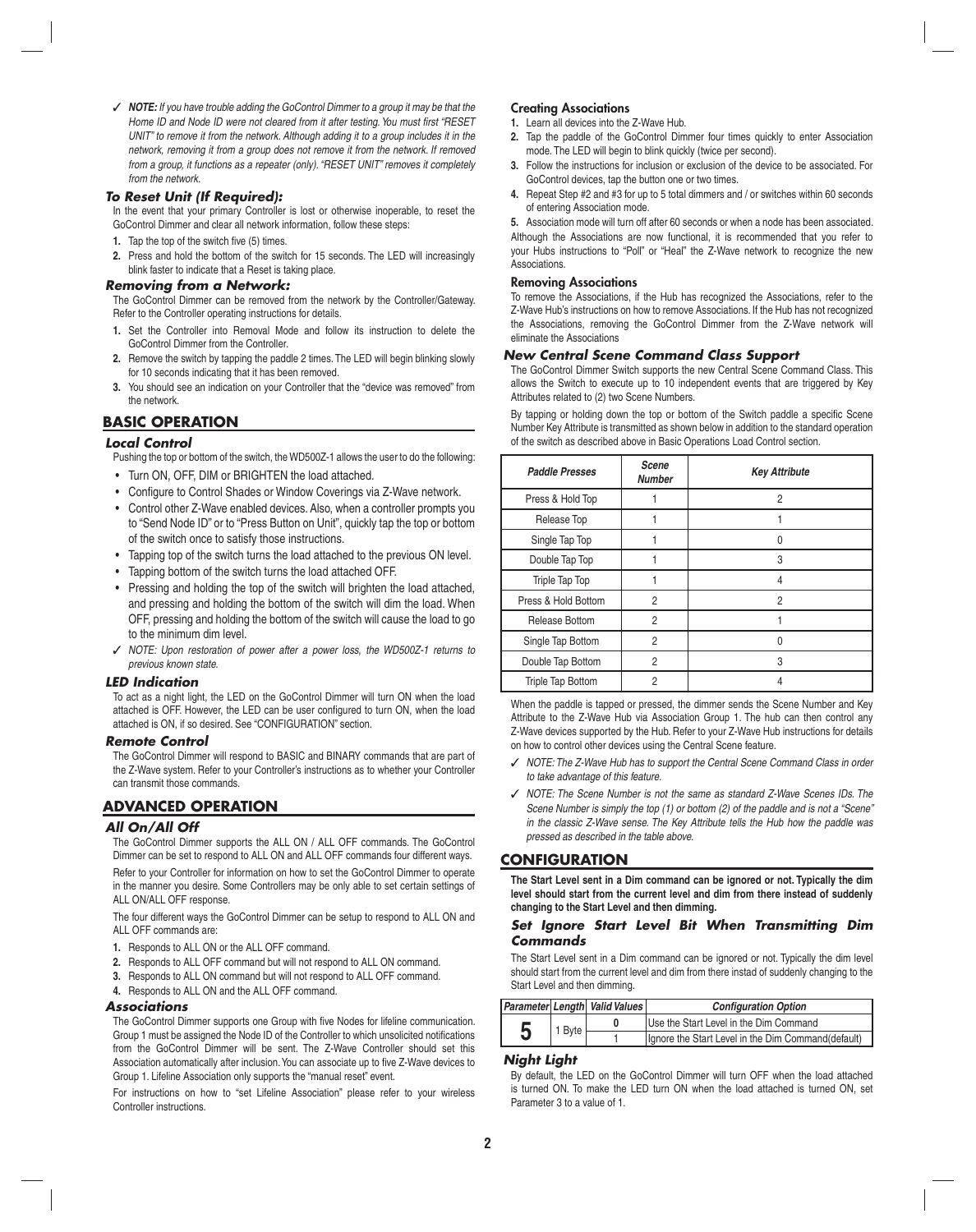|             |   | Parameter Length Valid Values | <b>Configuration Option</b>                                                             |
|-------------|---|-------------------------------|-----------------------------------------------------------------------------------------|
| 3<br>1 Byte |   |                               | LED OFF when the load is on, and ON when the load<br>is off (default - night lite mode) |
|             |   |                               | LED ON when the load is on, and OFF when the<br>load is off                             |
|             |   | LED is always on              |                                                                                         |
|             | 3 | LED is always off             |                                                                                         |
|             |   |                               | LED blinks during RF transmissions from or to the<br>device                             |

## *Invert Switch*

To change the top of the switch to OFF and the bottom of the switch ON, set Parameter 4 to a value of 1.

|        |  | Parameter Length Valid Values                          | <b>Configuration Option</b>                  |
|--------|--|--------------------------------------------------------|----------------------------------------------|
| 1 Byte |  | Top of switch is ON, bottom of switch is OFF (default) |                                              |
|        |  |                                                        | Bottom of switch is ON, top of switch is OFF |

## *Adjusting Dim Rate*

#### **Dim Level**

The brightness setting of the Dimmer is called the Dim Level. When the Dim Level is adjusted, the rate that Dim Level changes depends on the Dim Step (Parameter 7) and Dim Timer (Parameter 8) values. These values can be changed instantly to allow various scenes and effects. These values can also vary between local control, remote commands from the hub or associated device and ALL ON/OFF commands.

## **Dim Step (remote and local)**

Dim Step can be set to a value of 1 to 99. This value indicates how many levels the dimmer will change each time the Dim Timer expires.

## **Dim Timer (remote and local)**

The Dim Timer (how fast the dim steps happen). It can be set to a value of 1 to 255. This value indicates in 10 millisecond resolution, how often the dim level will change.

#### Examples:

• If the Dim Timer parameter value is set to 1, every 10mS the Dim Level will change by the Dim Step value.

• If the Dim Timer parameter value is set to 255, every 2.55 seconds the Dim Level will change by the Dim Step value.

With the combination of the two parameter values that control the dim rate, the dimmer can be adjusted to dim from maximum to minimum or minimum to maximum at various speeds between 10 millisecond and 252.45 seconds (over 4.25 minutes).

| Parameter | Length | Valid<br><b>Values</b> | <b>Configuration Option</b>                    |
|-----------|--------|------------------------|------------------------------------------------|
|           | 1 byte | $1 - 99$               | Dim Remote On/Off Step (default=3, 3 steps)    |
| 8         | 1 byte | $1 - 255$              | Dim Remote On/Off Timer (default = 10, 10 mS)  |
| 9         | 1 byte | $1 - 255$              | Dim Local On/Off Step (default = 10, 10 steps) |
| 10        | 1 byte | $1 - 255$              | Dim Local On/Off Timer (default = 10, 10 mS)   |
| 11        | 1 byte | $1 - 99$               | Dim ALL On/Off Step (default = 10, 10 steps)   |
| 12        | 1 byte | $1 - 255$              | Dim ALL On/Off Timer (default = $3$ , $3$ mS)  |

## *Over-The-Air (OTA) Update*

The Dimmer can receive OTA firmware updates at any time when the Controller is instructed to provide the update..

#### *Resetting to Defaults*

Each configuration Parameter can be set back to its default setting by setting the default bit in the Configuration Set command. See your Controller's instructions on how to do this (and if it supports it). All configuration commands will be reset to their default state when the GoControl Dimmer is excluded from the Z-Wave network by using the Controller to reset the node.

## **SPECIFICATIONS**

| Power:               | 120 VAC, 60 Hz               |
|----------------------|------------------------------|
| Signal (Frequency):  | 908.42 MHz / 916 MHz         |
| <b>Maximum Load:</b> | 500 watts (WD500Z5-1)        |
|                      | 1000 watts (WD1000Z5-1)      |
| Range:               | Up to 130 feet line of sight |

## **REGULATORY INFORMATION**

The GoControl Dimmer is certified to comply with applicable FCC and IC rules and regulations governing RF and EMI emissions.

This device complies with Part 15 of the FCC Rules. Operation is subject to the following two conditions: (1) This device may not cause harmful interference, and (2) This device must accept any interference received, including interference

#### that may cause undesired operation.

#### *FCC Notice*

This equipment has been tested and found to comply with the limits for a Class B digital device, pursuant to Part 15 of the FCC Rules. These limits are designed to provide reasonable protection against harmful interference in a residentia installation.

This equipment generates, uses, and can radiate radio frequency energy and, if not installed and used in accordance with the instructions may cause harmful interference to radio communications. However, there is no guarantee that interference will not occur in a particular installation. If this equipment does cause harmful interference to radio or television reception, which can be determined by turning the equipment off and on, the user is encouraged to try to correct the interference by one or more of the following measures:

- Reorient or relocate the receiving antenna.
- Increase the separation between the equipment and receiver
- Connect the equipment into an outlet on a circuit different from that to which the receiver is connected • Consult the dealer or an experienced radio/TV technician to help.
- Changes or modifications not expressly approved by the party responsible for compliance could void the user's authority to operate the equipm

#### *IC Notice*

This Class B digital apparatus complies with Canadian ICES-003

Cet appareil numérique de la classe B est conforme à la norme NMB-003 du Canada. Le présent appareil est conforme aux CNR d'Industrie Canada applicables aux appareils radio exempts de licence. L'exploitation est autorisée aux deux conditions suivantes : (1) l'appareil ne doit pas produire de brouillage, et (2) l'utilisateur de l'appareil doit accepter tout<br>brouillage radioélectrique subi, même si le brouillage est susceptible d'en compromettre le fo

This device complies with the Industry Canada license exempt RSS standard(s). Operation is subject to the following two conditions: (1) this device may not cause interference, and (2) this device must accept any interference, including interference that may cause undesired operation of the device.

## **NOTICES**

Z-Wave<sup>®</sup> and Z-Wave Plus<sup>®</sup> are registered trademarks of Sigma Designs and its subsidiaries in the United States and other countries.

## **WARRANTY**

#### *What is Covered?*

Nortek Security & Control ("NS&C") warrants to consumers who purchase this product for personal, family or household purposes new from NS&C directly or from an authorized NS&C dealer, that the product will be free from<br>defects in materials and workmanship for a period of (1) year from the date of purchase. This warranty only ap the product is installed at a residence in the 50 United States or District of Columbia, and only at the site of the original installation. It is not transferable. This warranty is not extended to resellers.

If a defect exists, NS&C will have you ship the defective part or product to us and we will, at our option, either repair or replace it. This warranty does *not* cover the cost of labor to remove a defective part or product or to reinstall any repaired or replacement part.

This warranty does *not* cover defects or damages caused by improper handling, maintenance, storage, installation, removal or re-installation, misuse, non-factory authorized modification or alteration, use of incompatible accessories, electrical power problems or surges, impact by foreign objects, accident, fire, acts of God, normal wear and tear<br>or shipping damage other than a shipment from NS&C. Note that all NS&C products are designed to be installed removed and serviced by trained individuals or professionals.

Keep your original sales receipt as it will be required to obtain warranty service.

This warranty shall not be extended or restarted upon receipt of any repaired or replacement part or product under this warranty. No person is authorized to extend or otherwise modify this warranty.

#### *How do I Obtain Warranty Service?*

To obtain warranty service, email our Returns Department at returns@nortek.com. Include your name, address, telephone number, the model number of your product, a copy of your original sales receipt, and a description of the problem. Unless we need to discuss the situation further with you, you will be emailed a Return Authorization Number and shipping instructions. If we need to discuss the situation further with you, we will call or email you. NS&C may require troubleshooting on installed product before a Return Authorization Number is issued. Anything shipped to us without a Return Authorization Number will be automatically returned unopened. You are responsible for the charges for shipment to us, unless you are a California resident.

#### *Limitations*

**THE DURATION OF ANY IMPLIED WARRANTY, INCLUDING THE WARRANTIES OF MERCHANTABILITY AND FITNESS FOR A PARTICULAR PURPOSE, SHALL NOT EXCEED THE WARRANTY PERIOD PROVIDED HEREIN.** Some states do not allow limitations on how long an implied warranty lasts, so the above limitation may not apply to you.

## **NS&C SHALL NOT BE LIABLE FOR ANY INCIDENTAL OR CONSEQUENTIAL DAMAGES RESULTING FROM THE BREACH OF ANY WRITTEN OR IMPLIED WARRANTY.**

Some states do not allow the exclusion of limitation or consequential damages, so the above limitation or exclusion may not apply to you.

This warranty gives you specific legal rights, and you may also have other legal rights which vary from State to State.

#### *IMPORTANT !!!*

Radio controls provide a reliable communications link and fill an important need in portable wireless signaling. However, there are some limitations which must be observed.

- For U.S. installations only: The radios are required to comply with FCC Rules and Regulations as Part 15 devices. As such, they have limited transmitter power and therefore limited range.
- A receiver cannot respond to more than one transmitted signal at a time and may be blocked by radio signals that
- occur on or near their operating frequencies, regardless of code settings. Changes or modifications to the device may void FCC compliance.
- Infrequently used radio links should be tested regularly to protect against undetected interference or fault.
- A general knowledge of radio and its vagaries should be gained prior to acting as a wholesale distributor or dealer, and these facts should be communicated to the ultimate users.